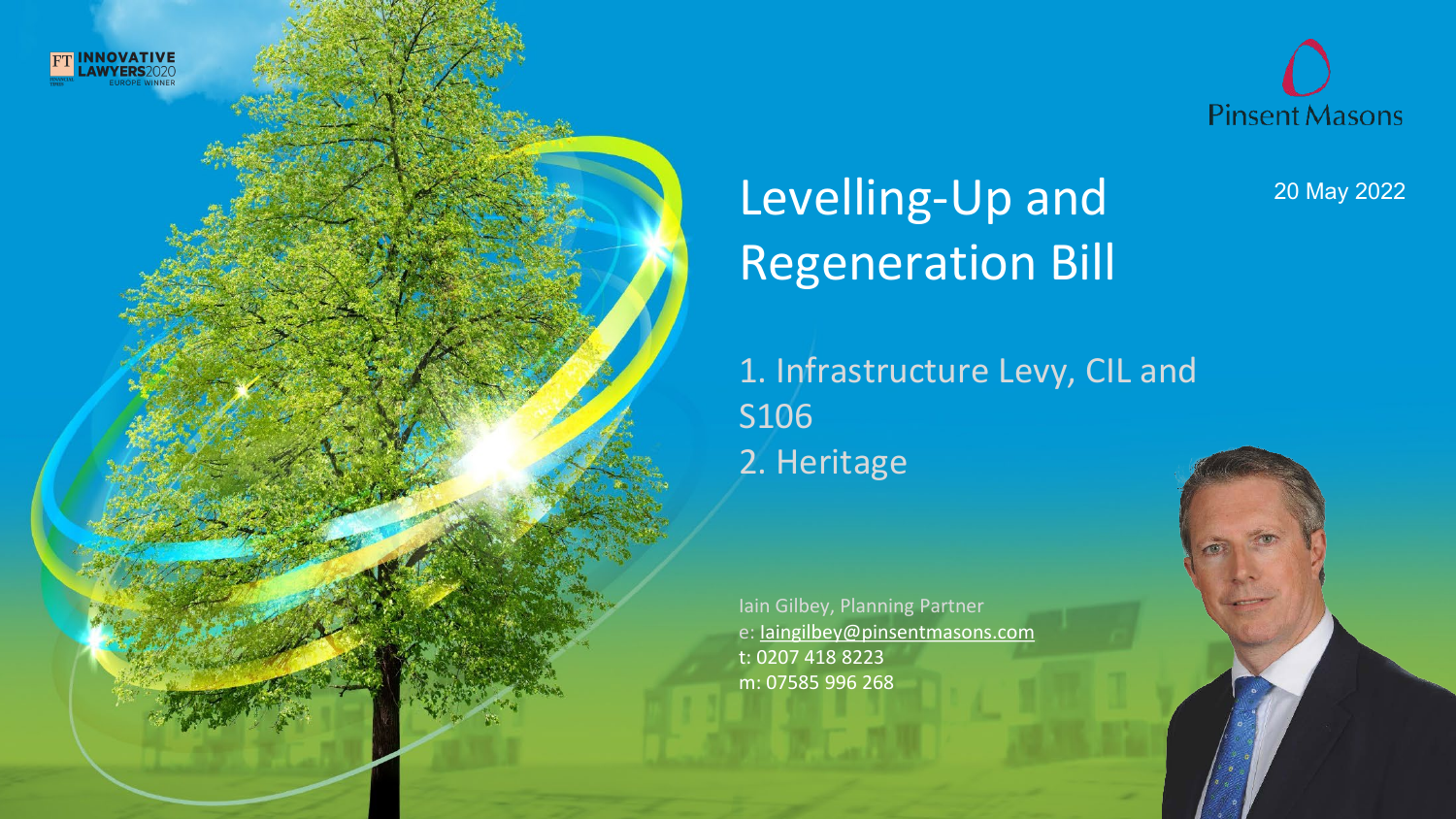### Part 4 – Infrastructure Levy

- New Infrastructure Levy, to replace CIL (save for MCIL in London and CIL in Wales)
- Similar to CIL, but different:
	- Homes England (HCA) will be a charging authority
	- Wide rate setting opportunities
	- IL is charged by reference to value, not a viability informed flat rate (it is in effect like Planning Gain Supplement)
	- Affordable Housing will be funded and delivered through IL
- The Bill sets out the framework, the necessary detail to follow by regulations.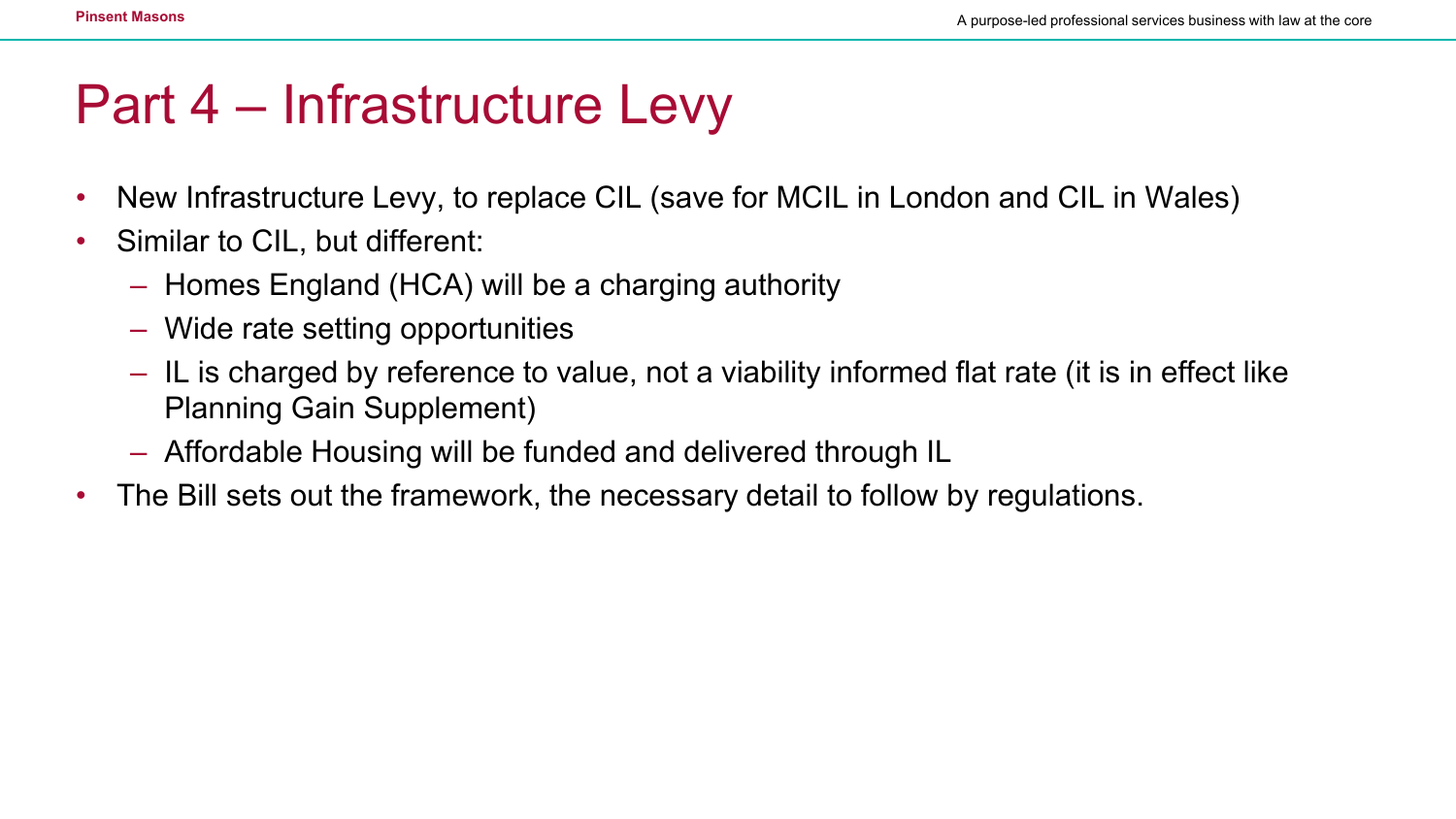## LRUB: Policy Paper: Further Information

- IL will be mandatory unlike CIL, where there has been sporadic take-up especially outside of the major urban areas
- Section 106 Agreements will remain for:
	- "infrastructure integral to the operation and physical design of a site…"
	- "…to support delivery of the largest sites"
- For large sites, infrastructure can be provided "in-kind" on-site, with a guarantee that "..the value of what is agreed will be no less than will be paid through the Levy."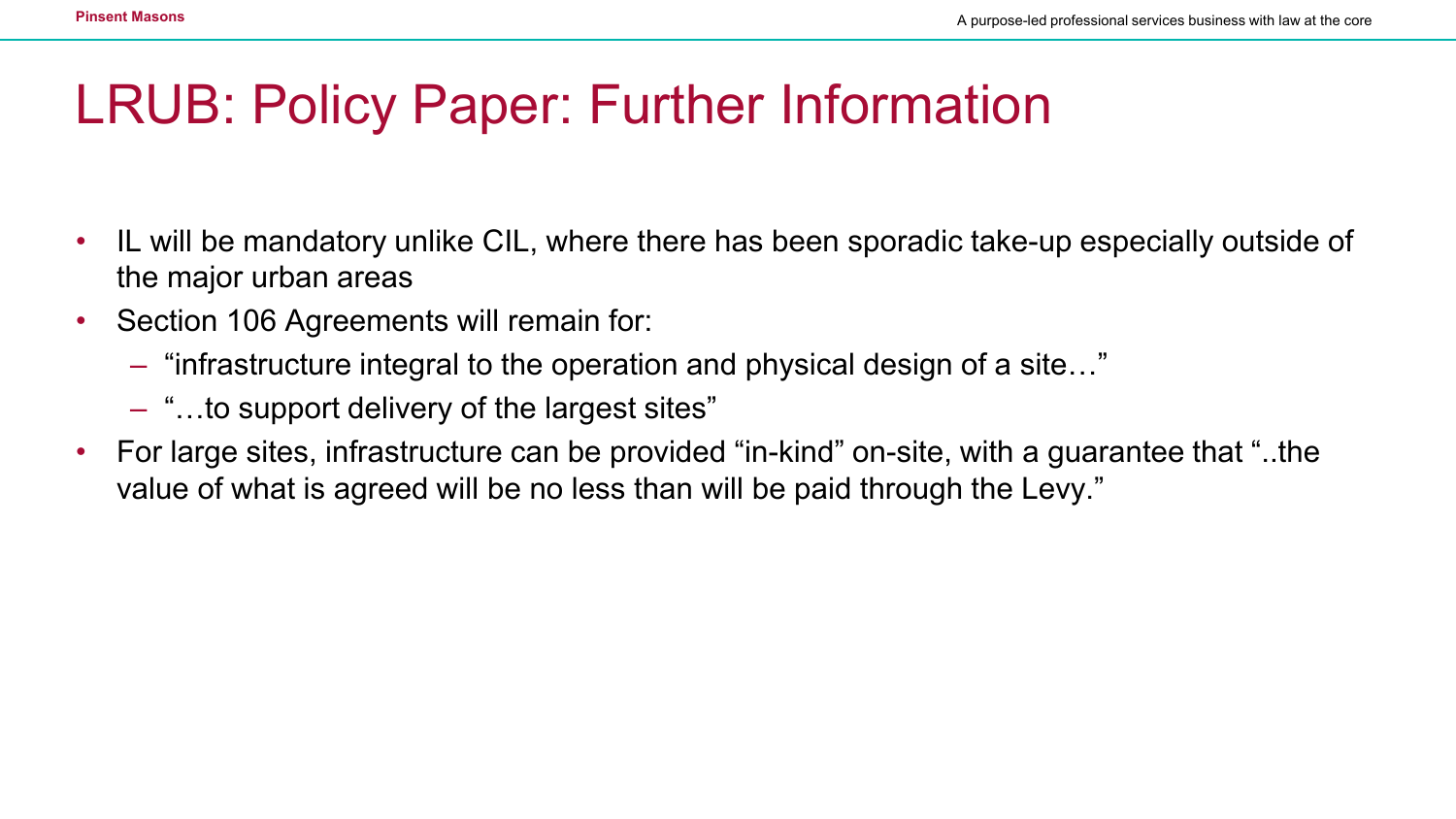# LRUB: Further Information: Rate Setting and Payment

- Charged on the "value" of the property, rather than by reference to a notional viability, fixed at the rate setting stage
- Differential rates will be possible (as CIL)
- Collected on the basis of GDV, rather than floorspace
- Perceived advantages:
	- Contributions priced into value at acquisition
	- More flexible, as will allow for the IL payment to reflect actual increase in GDV (rather than a reference to notional viability)
	- IL can be used to fund Affordable Housing
- To be **paid** on [asset] sale. What if not sold or disposed off via company sale?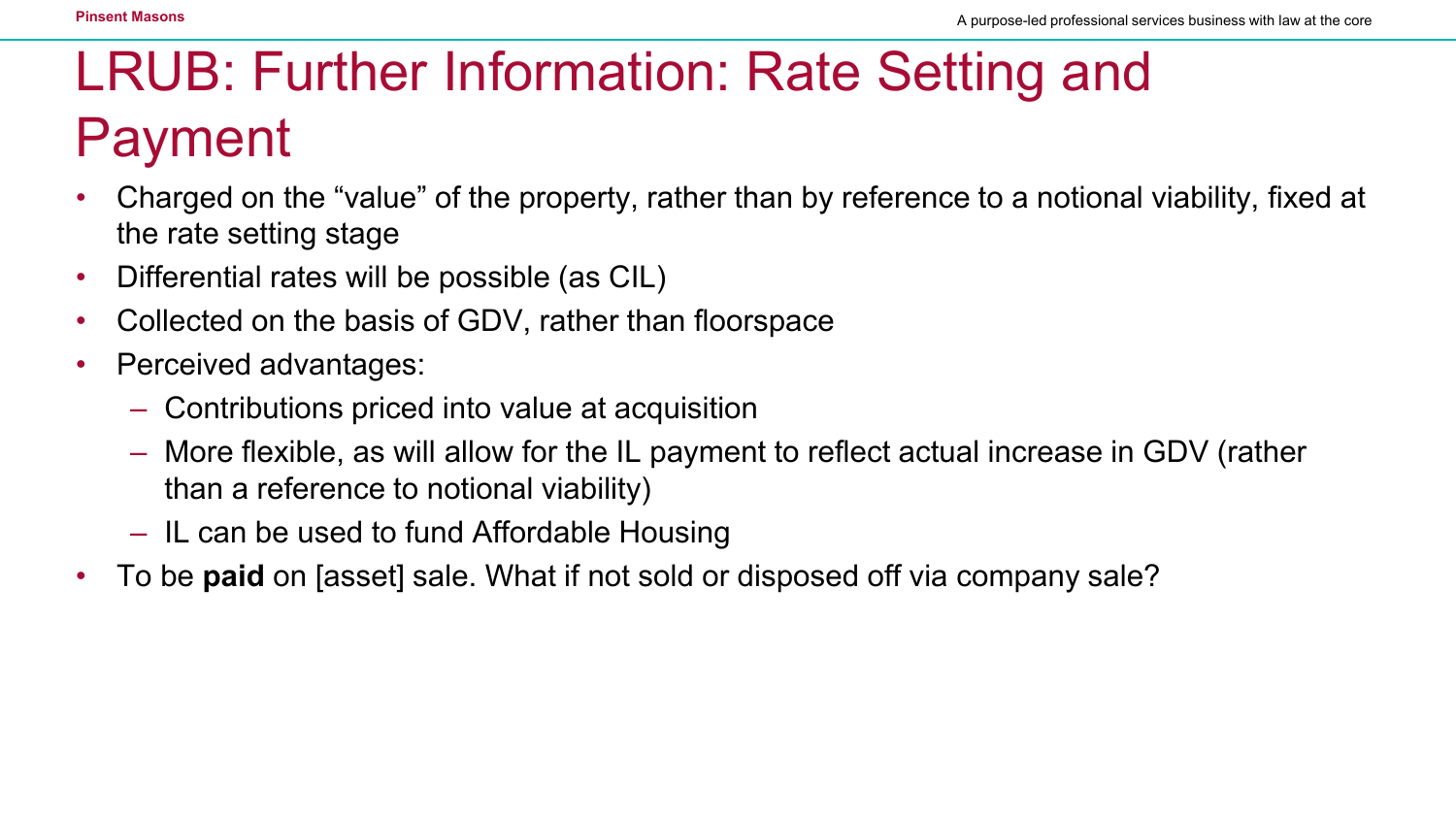### Further Detail Required in Regulations

- Calculation methodology (presumably a fixed % of GDV)?
- Right to require to remove the role of negotiation in determining levels of on-site AH, but what if unviable?
- How it will apply to Registered Provider led schemes?
- LPAs will be required to produce Infrastructure Delivery Strategies absolutely crucial, if IL is to fund mitigation
- LPAs will be able to require the assistance of infrastructure providers and other bodies in devising these strategies
- Sites permitted before the introduction of the new Levy will continue to be subject of CIL and S106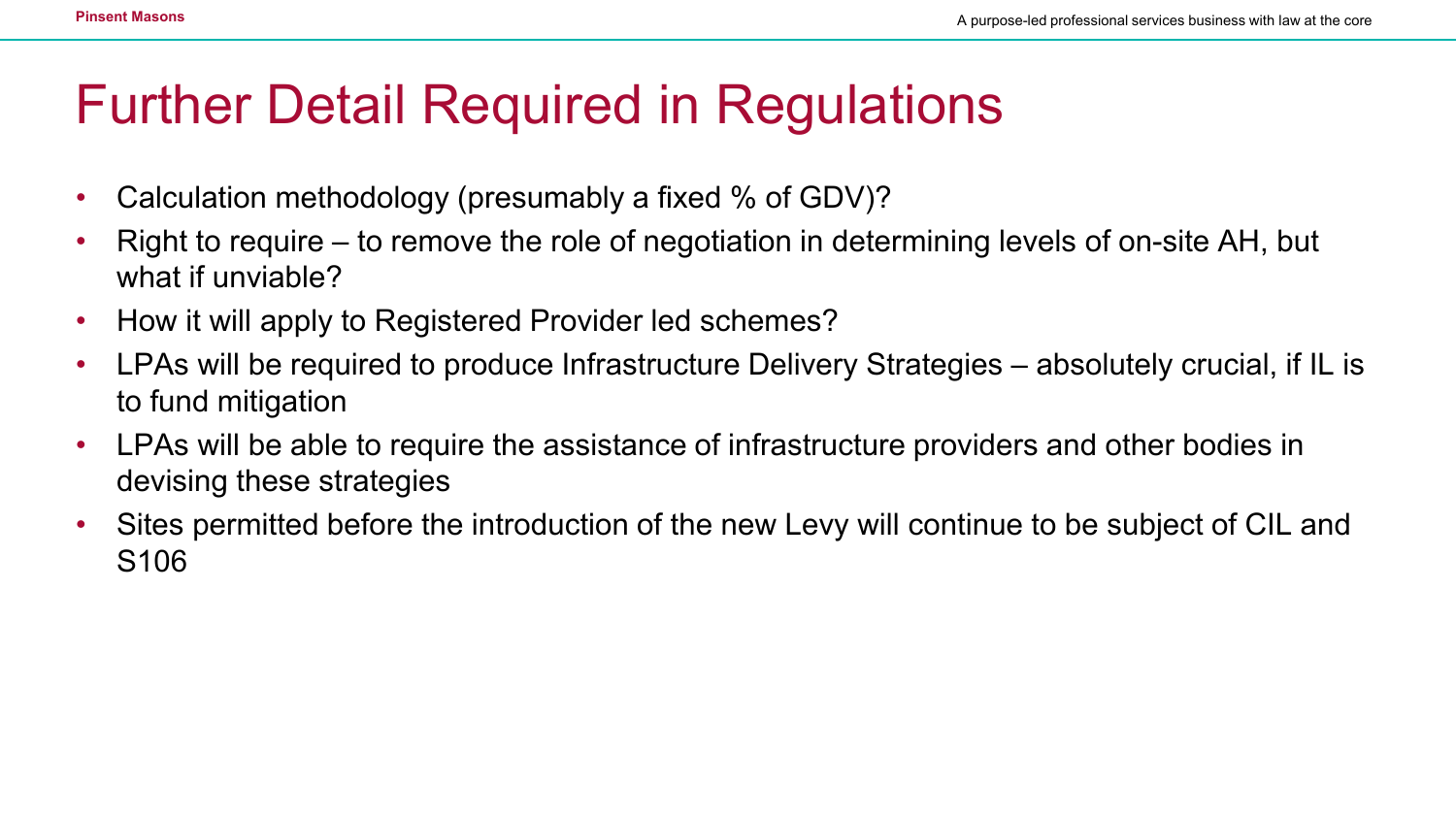#### Test and Learn

- No detail as yet on this, but the Policy Paper states:
- "…*it will be rolled out nationally over several years, allowing for a careful monitoring and evaluation, in order to design the most effective system possible*."
- Lessons learnt from CIL Regulations 2010, amended 10 times…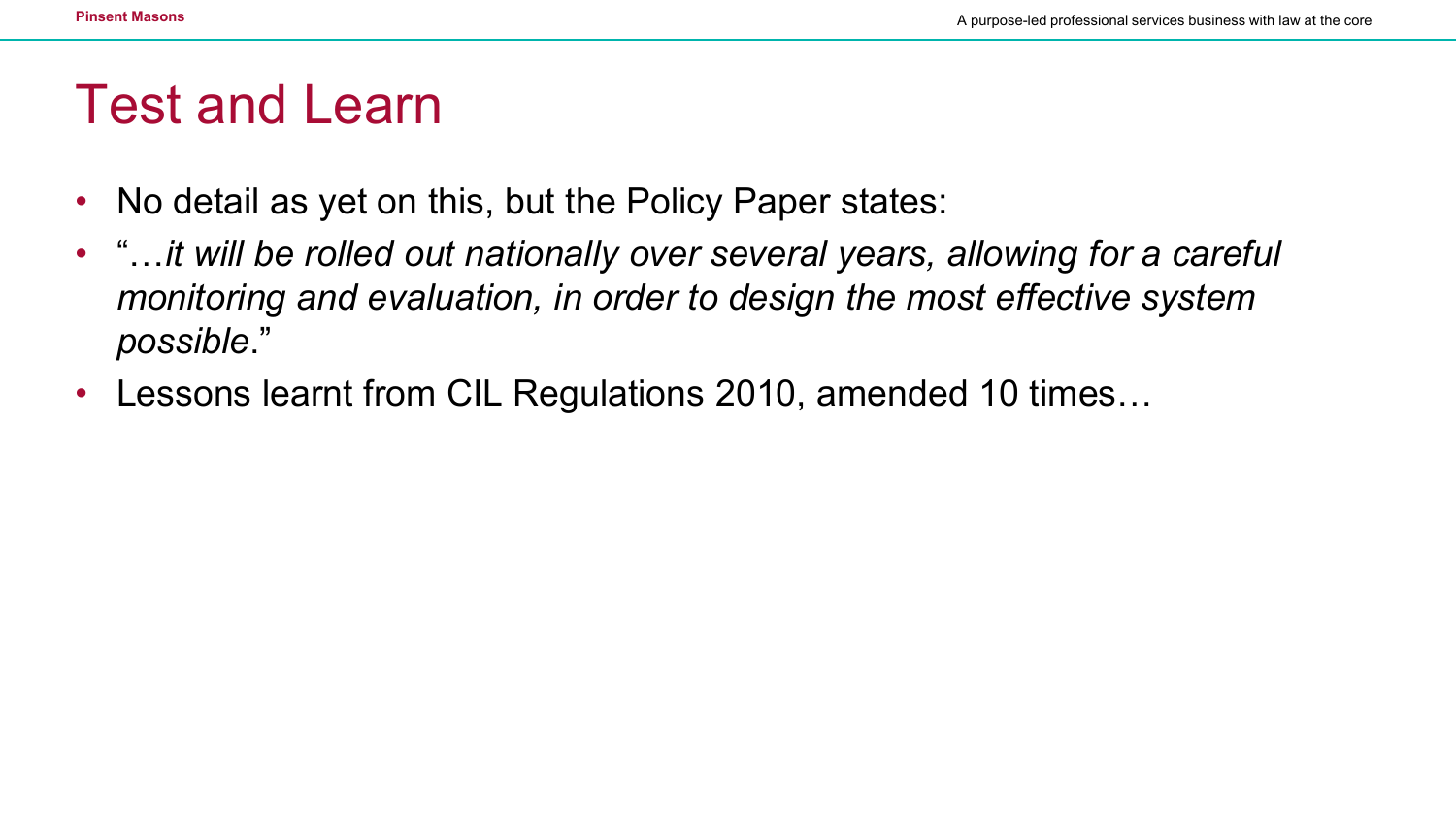





#### Levelling Up and Regeneration Bill: Heritage

Iain Gilbey, Planning Partner

A purpose-led professional services business with law at the core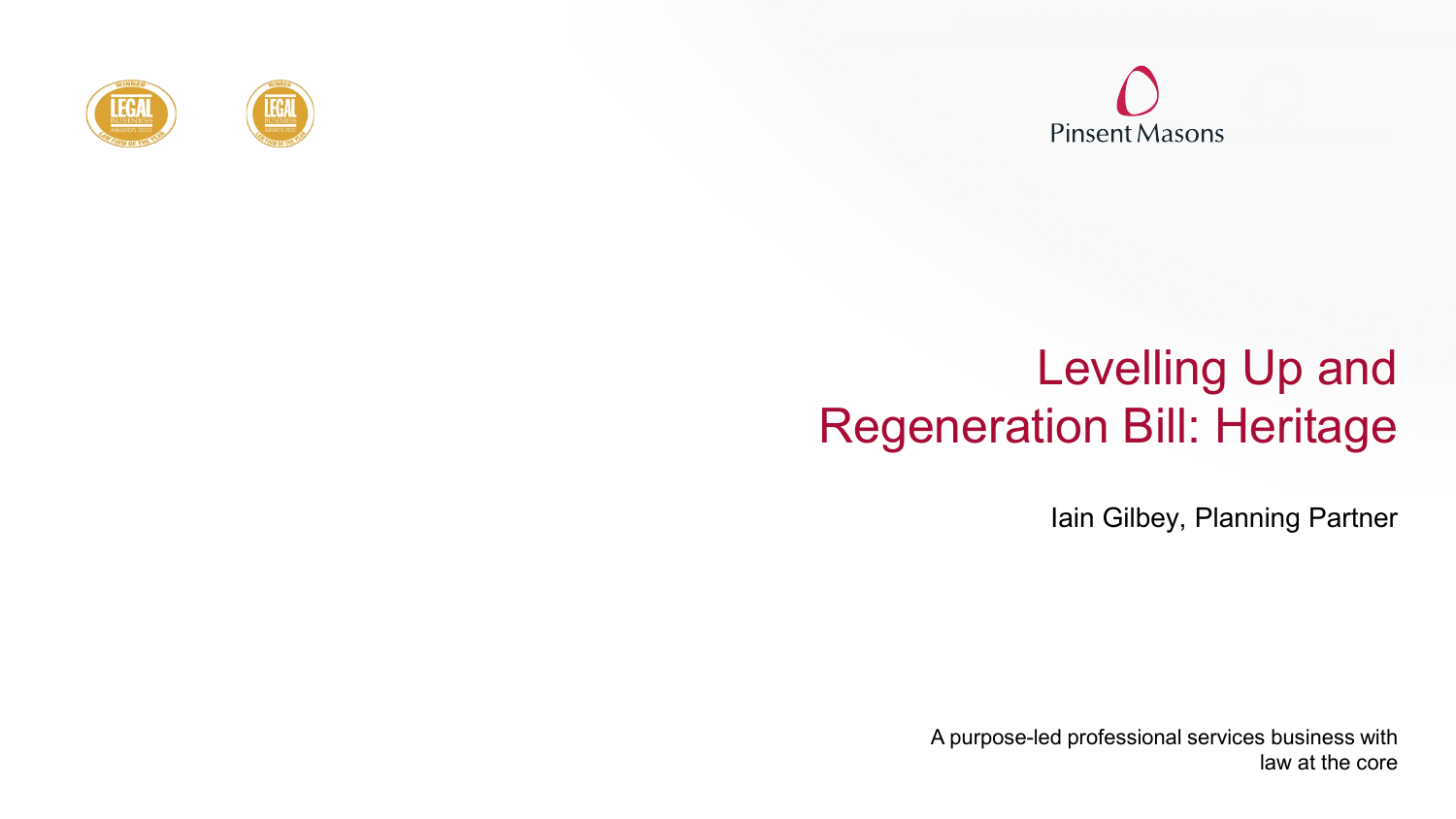## Part 3 – Heritage

- Policies relating to general heritage protection to form part of suite of **National Development Management Policies**
- Section 58B introduced into 1990 Act to require special regard to be had to 'the desirability of preserving or enhancing the asset or its setting' relating to certain heritage assets ("relevant assets") when making planning decisions including:
	- o scheduled monuments
	- o registered parks and gardens
	- o protected wreck sites
	- o World Heritage Sites
- These are brought into the "special regard" protection for the first time